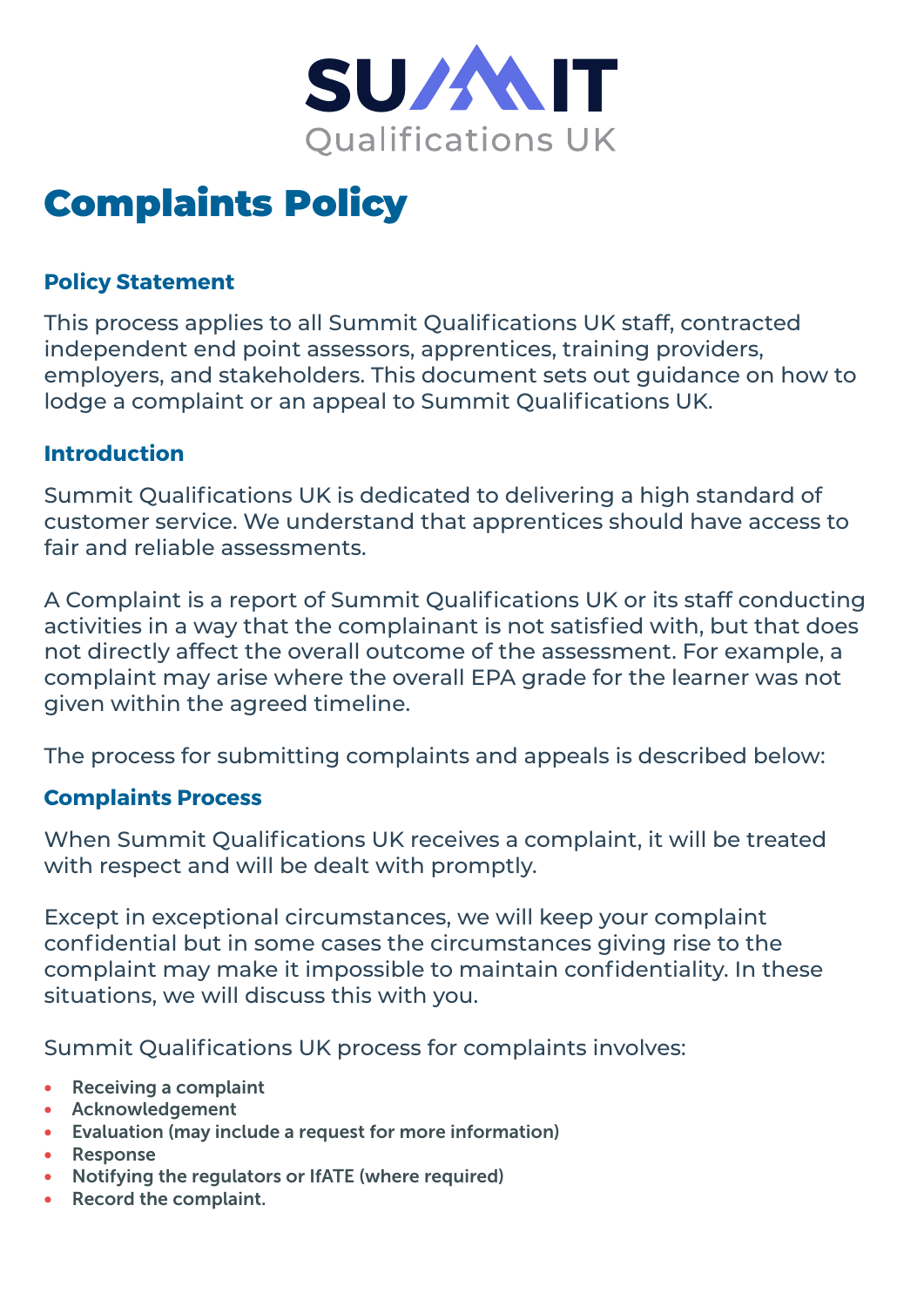

# **Submitting a complaint**

If you have a complaint about Summit Qualifications UK's service, please use the link for the online complaint form located in the footer of the website <www.summitqualifications.co.uk>or the Summit EPA portal [https://](https://summit.ior.org) [summit.ior.org.](https://summit.ior.org)

Please provide as much detail as possible as this will help Summit Qualifications UK to investigate your complaint.

## **Acknowledgement**

Summit Qualifications UK will contact the complainant within 5 working days of receipt to acknowledge the complaint.

## **Evaluation**

Summit Qualifications UK will review the information provided and decide as to whether it is suitable to either:

- Investigate the complaint directly; this investigation will be carried out by the Quality Manager and the Managing Director.
- Bringing the matter to the attention of the head of the Awarding Body and/or EQA provider (external quality assurance provider), asking them to investigate the complaint and to report on the outcome.

## **Response**

Summit Qualifications UK will respond to the complainant with an update or outcome via email within 30 days of the original complaint or if additional information has been requested 30 days after receipt of satisfactory additional information.

In more complex cases, an outcome within 30 days may not always be possible. In these circumstances we will ensure that we keep you updated on the progress of your complaint.

The feedback will include details of any preventative or counteractive action to be taken.

## **Notifying the regulators or IfATE**

In cases where there is credible evidence of an adverse effect e.g., cases